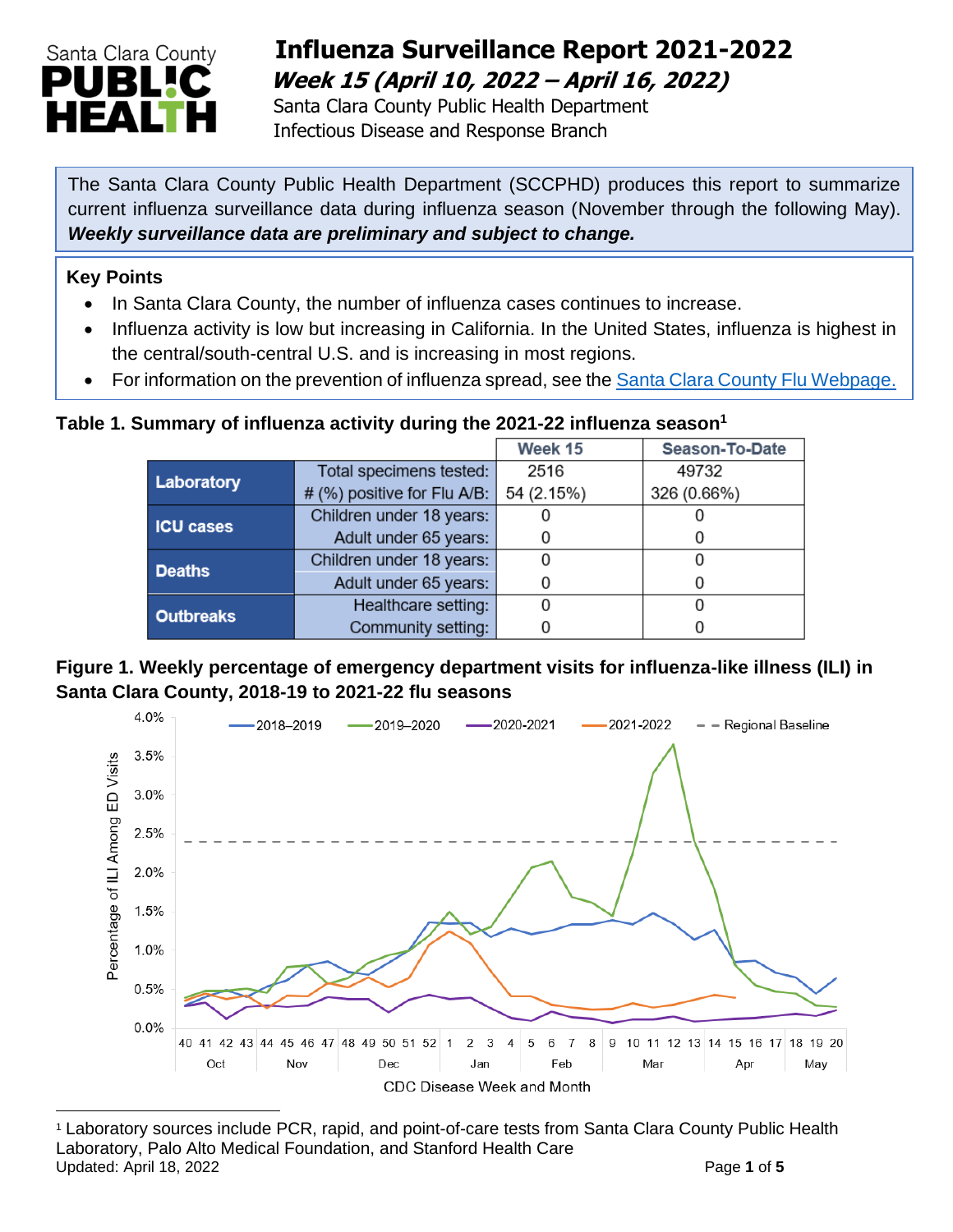

 Santa Clara County Public Health Department Infectious Disease and Response Branch

## **Influenza Virologic Surveillance**





<sup>&</sup>lt;sup>2</sup> Laboratory sources include PCR, rapid, and point-of-care tests from Santa Clara County Public Health Laboratory, Palo Alto Medical Foundation, and Stanford Health Care. Limitations of Figure 2 data include presence of out-of-jurisdiction cases, inability to subtype influenza by certain laboratories, and potential missed influenza cases tested by alternate laboratories in the county.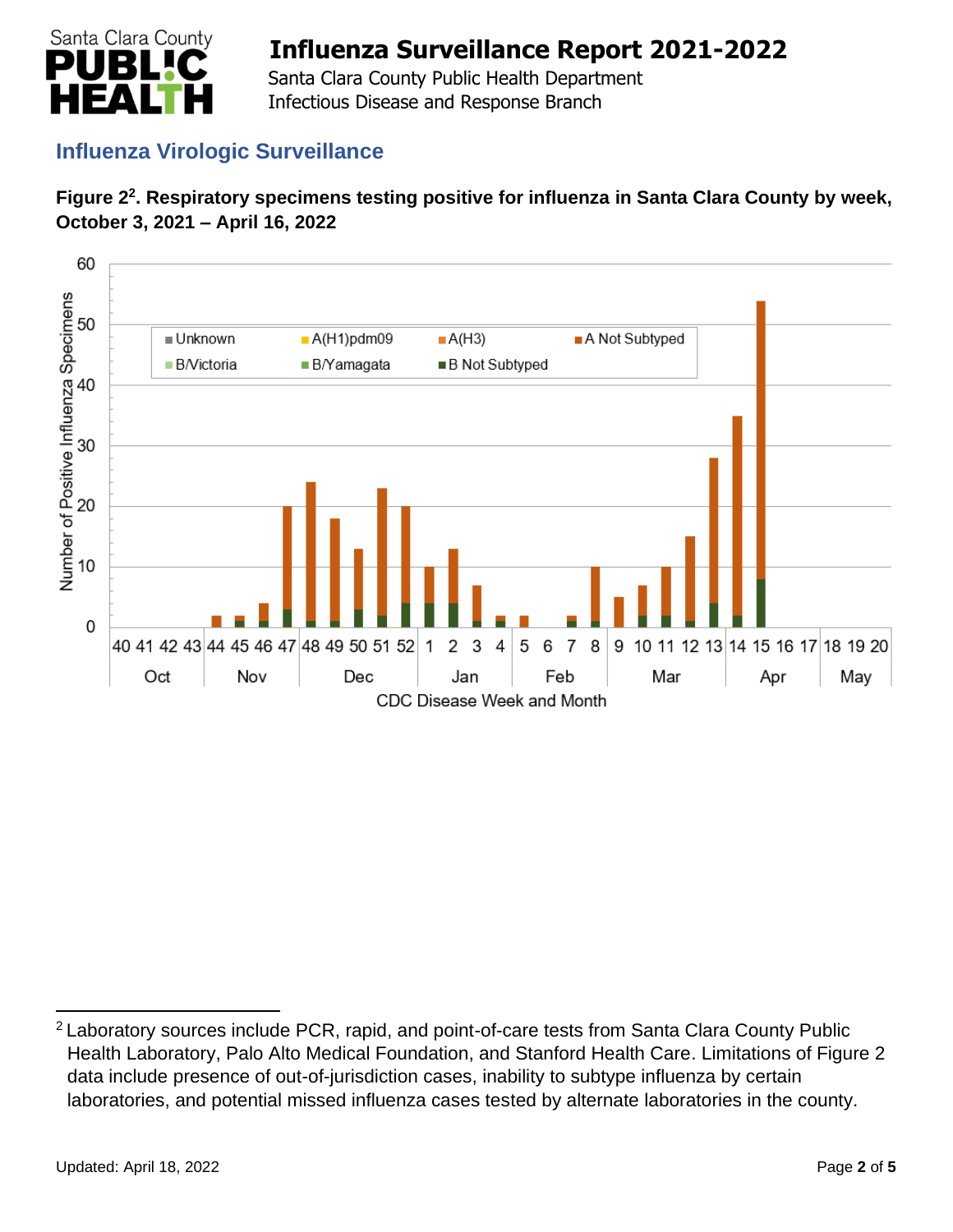

 Santa Clara County Public Health Department Infectious Disease and Response Branch

## **Laboratory-Confirmed Influenza ICU Cases, Deaths, and Outbreaks**

As of April 16, 2022, no laboratory-confirmed influenza cases requiring ICU level care or influenzaassociated deaths among persons under 65 years old were reported in Santa Clara County for the current flu season (Figure 3, Figure 4). Cases aged 65 years and older are not reportable. Additionally, no laboratory-confirmed influenza outbreaks have been reported in a healthcare or community setting for the  $2021 - 2022$  influenza season (Figure 5).

### **Figure 3 3 . Laboratory-confirmed influenza ICU cases and deaths among individuals aged 0-64 years by week of onset in Santa Clara County, October 3, 2021 – April 16, 2022**



CDC Disease Week and Month



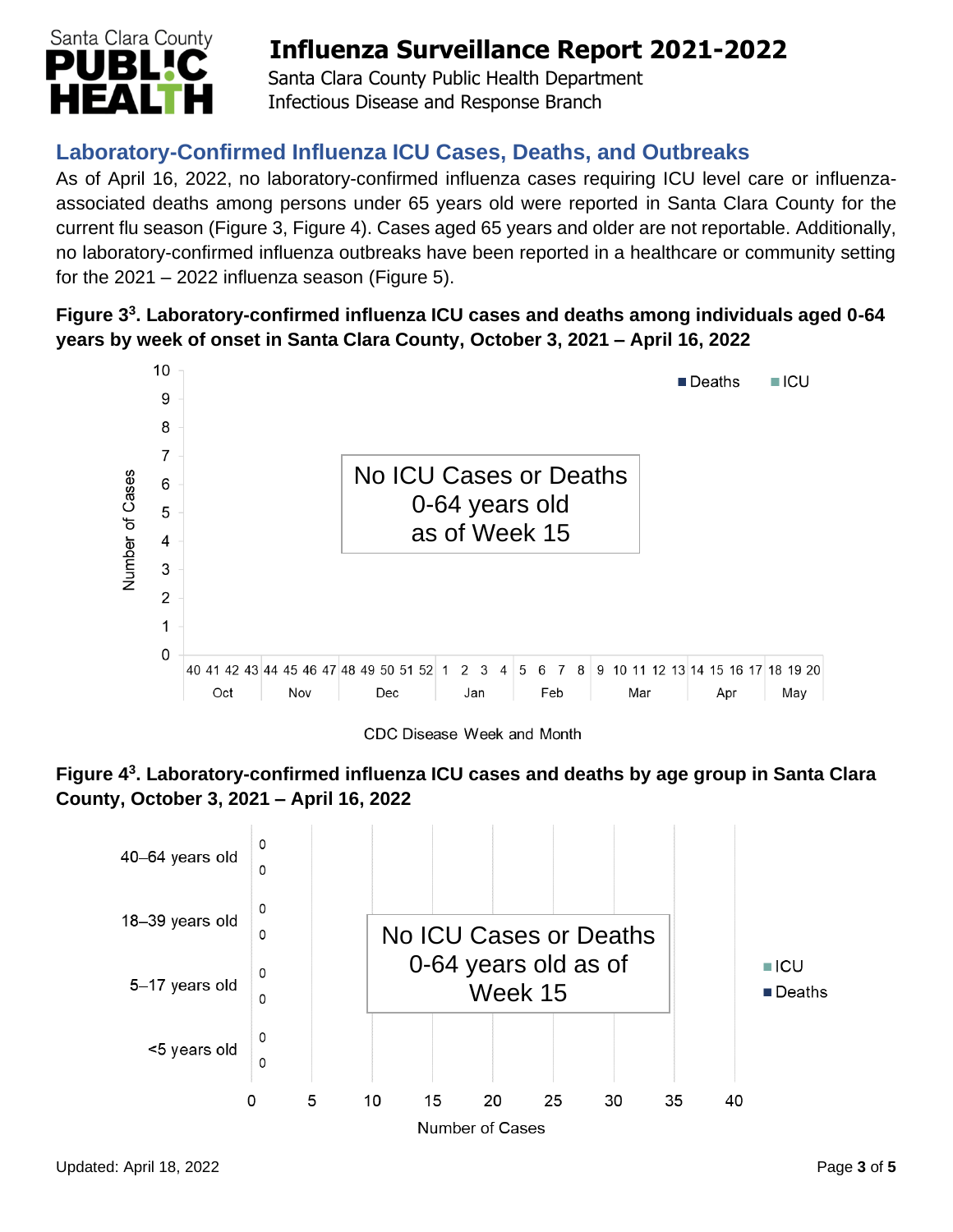

 Santa Clara County Public Health Department Infectious Disease and Response Branch

### **Figure 5 3 . Laboratory-confirmed healthcare and community outbreaks by outbreak onset week in Santa Clara County, October 3, 2021 – April 16, 2022**



### **Statewide and Nationwide Influenza Surveillance**

|                                      | <b>CALIFORNIA</b>                                                                 |                | <b>UNITED STATES</b> |                          |
|--------------------------------------|-----------------------------------------------------------------------------------|----------------|----------------------|--------------------------|
|                                      | Week 14                                                                           | Season-To-Date |                      | Week 14   Season-To-Date |
| Season influenza activity            | <b>Sporadic but increasing in California</b><br>and the rest of the United States |                |                      |                          |
| <b>Predominant Virus Circulating</b> | Flu A                                                                             | Flu A          | Flu A                | Flu A                    |
| # Of Flu-Coded Deaths                | 4                                                                                 | 40             | 19                   | 1503                     |
| # Of Flu-Associated Pediatric Deaths | 0                                                                                 |                | 3                    | 19                       |

For more information, visit the [CDPH Influenza Webpage](http://www.cdph.ca.gov/Programs/CID/DCDC/Pages/Immunization/Influenza.aspx) and the CDC U.S. Influenza Surveillance [Webpage.](http://www.cdc.gov/flu/weekly/)

<sup>&</sup>lt;sup>3</sup> The source for Figures 3, 4, and 5 is the California Reportable Diseases Information Exchange (CalREDIE) system. Data are provisional as of 4/18/2022.